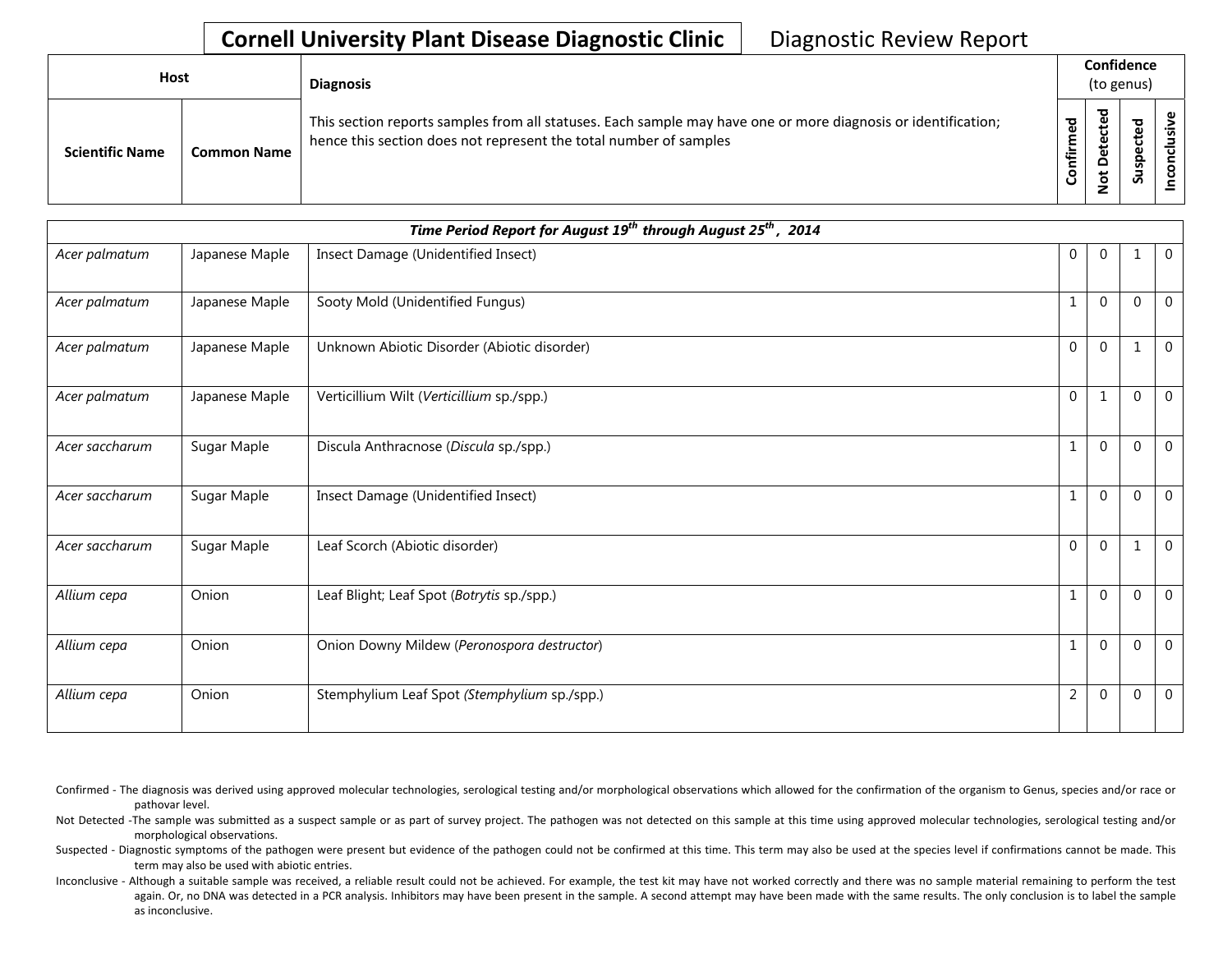| <b>Host</b>            |                    | <b>Diagnosis</b>                                                                                                                                                                   |                     |                                             |                                          |  |  | Confidence<br>(to genus) |  |  |
|------------------------|--------------------|------------------------------------------------------------------------------------------------------------------------------------------------------------------------------------|---------------------|---------------------------------------------|------------------------------------------|--|--|--------------------------|--|--|
| <b>Scientific Name</b> | <b>Common Name</b> | This section reports samples from all statuses. Each sample may have one or more diagnosis or identification;<br>hence this section does not represent the total number of samples | ᅙ<br>≿<br>nfir<br>ပ | ▿<br>$\omega$<br>ω<br>ω<br>▭<br>ى<br>۰<br>- | ਠ<br>Φ<br>ن<br>$\omega$<br>င္တ<br>◡<br>S |  |  |                          |  |  |

| Buxus sp./spp.           | Boxwood           | Boxwood Blight; Leaf and Stem Blight (Calonectria (ana. Cylindrocladium) pseudonaviculatum) | $\overline{2}$ | $\overline{3}$ | $\Omega$       | $\mathbf 0$    |
|--------------------------|-------------------|---------------------------------------------------------------------------------------------|----------------|----------------|----------------|----------------|
| Buxus sp./spp.           | Boxwood           | Boxwood Volutella Blight; Canker (Volutella buxi)                                           | 3              | $\Omega$       | $\mathbf 0$    | $\overline{0}$ |
| Capsicum sp./spp.        | Pepper            | Phytophthora Root/ Stem/ Crown Rot (Phytophthora capsici)                                   | 1              | $\Omega$       | $\mathbf 0$    | $\mathbf 0$    |
| Euphorbia<br>pulcherrima | Poinsettia        | Nutrient Imbalance (Abiotic disorder)                                                       | $\Omega$       | $\Omega$       | 1              | $\mathbf{0}$   |
| Euphorbia<br>pulcherrima | Poinsettia        | Oedema; Edema (Abiotic disorder)                                                            |                | $\Omega$       | $\theta$       | $\mathbf{0}$   |
| Euphorbia<br>pulcherrima | Poinsettia        | Unidentified Virus (Unidentified Virus)                                                     | $\Omega$       | $\Omega$       | 1              | $\mathbf{0}$   |
| llex x meservege         | <b>Blue Holly</b> | Black Root Rot (Thielaviopsis (Chalara) basicola (elegans))                                 | $\Omega$       | $\mathbf{1}$   | $\Omega$       | $\Omega$       |
| llex x meservege         | <b>Blue Holly</b> | High Soil Moisture (Abiotic disorder)                                                       | $\Omega$       | $\Omega$       | $\overline{2}$ | $\overline{0}$ |
| Impatiens sp./spp.       | Impatiens         | Downy Mildew (Plasmopara obducens)                                                          | $\overline{2}$ | $\Omega$       | $\mathbf 0$    | $\mathbf{0}$   |
| Juniperus sp./spp.       | Juniper           | Pestalotiopsis Needle Blight; Tip Blight (Pestalotiopsis sp./spp.)                          | $\overline{2}$ | $\Omega$       | $\mathbf 0$    | $\overline{0}$ |
| Juniperus sp./spp.       | Juniper           | Tip Blight (Kabatina sp./spp.)                                                              | $\overline{2}$ | $\Omega$       | $\mathbf 0$    | $\mathbf 0$    |
| Juniperus sp./spp.       | Juniper           | Not Pathogen; Saprophyte (Secondary Agents; Saprophytes; Unspecif.)                         | 1              | $\mathbf{0}$   | 0              | $\mathbf 0$    |

Confirmed - The diagnosis was derived using approved molecular technologies, serological testing and/or morphological observations which allowed for the confirmation of the organism to Genus, species and/or race or pathovar level.

Not Detected -The sample was submitted as a suspect sample or as part of survey project. The pathogen was not detected on this sample at this time using approved molecular technologies, serological testing and/or morphological observations.

Suspected - Diagnostic symptoms of the pathogen were present but evidence of the pathogen could not be confirmed at this time. This term may also be used at the species level if confirmations cannot be made. This term may also be used with abiotic entries.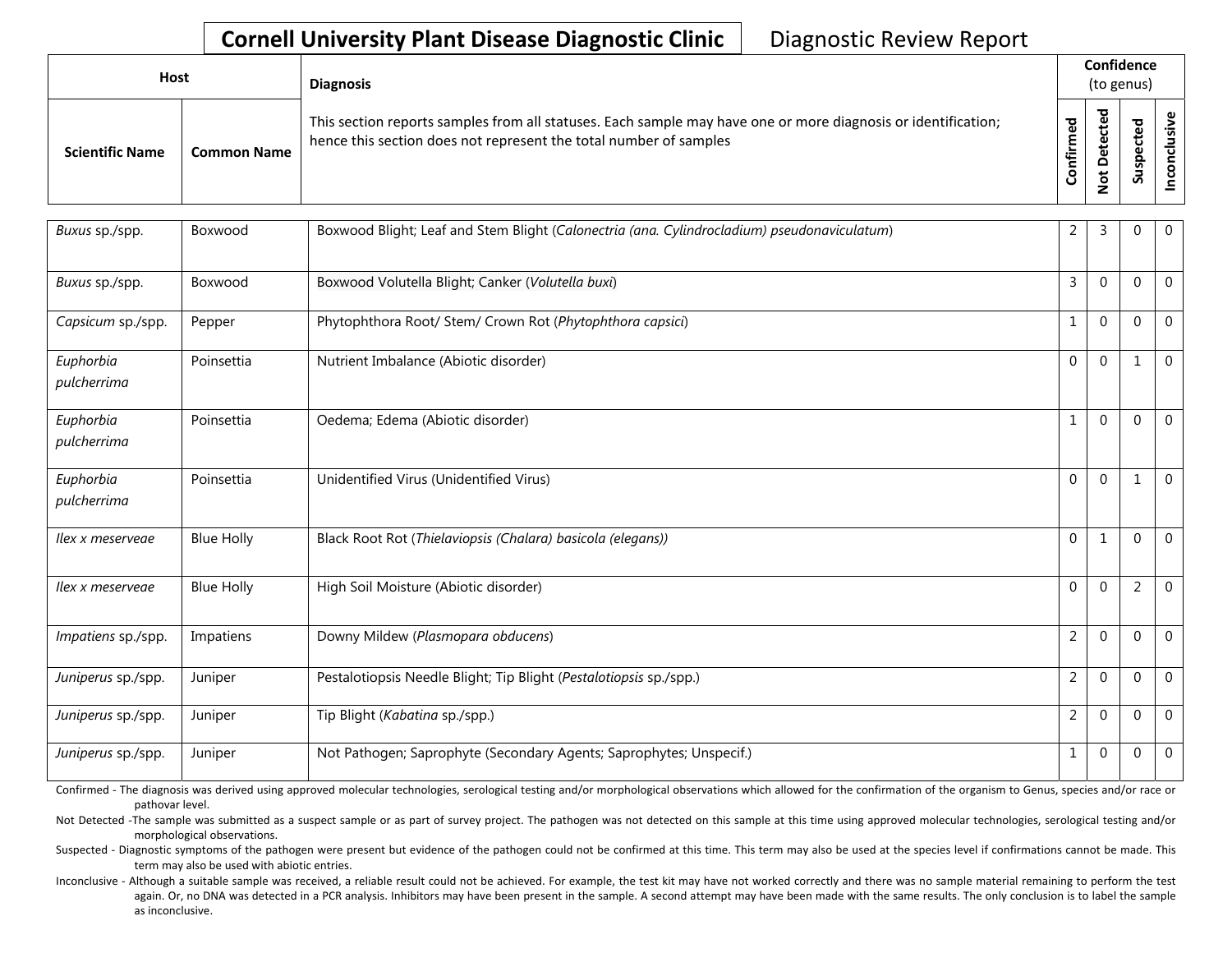| <b>Host</b>            |                    | <b>Diagnosis</b>                                                                                                                                                                   |                 | Confidence<br>(to genus)                      |                                                     |  |
|------------------------|--------------------|------------------------------------------------------------------------------------------------------------------------------------------------------------------------------------|-----------------|-----------------------------------------------|-----------------------------------------------------|--|
| <b>Scientific Name</b> | <b>Common Name</b> | This section reports samples from all statuses. Each sample may have one or more diagnosis or identification;<br>hence this section does not represent the total number of samples | ᄝ<br>Ē<br>onfir | ᇴ<br>cte<br>Φ<br>ã<br>۵<br>پ<br>$\frac{9}{5}$ | ठ<br>요<br>ن<br>$\mathbf \omega$<br>௨<br>ഗ<br>ے<br>S |  |

| Juniperus sp./spp.         | Juniper              | Unknown Abiotic Disorder (Abiotic disorder)                         | $\mathbf{0}$   | $\Omega$     |             | $\mathbf 0$    |
|----------------------------|----------------------|---------------------------------------------------------------------|----------------|--------------|-------------|----------------|
| Juniperus sp./spp.         | Juniper              | Additional Sample Requested (Identification Analysis)               | 1              | $\Omega$     | $\Omega$    | $\mathbf 0$    |
| Juniperus sp./spp.         | Juniper              | Crown and Root Rot (Phytophthora sp./spp.)                          | $\Omega$       | $\mathbf{1}$ | $\mathbf 0$ | $\mathbf{0}$   |
| Leucanthemum x<br>superbum | Shasta Daisy         | Pythium Root and/or Crown Rot (Pythium sp./spp.)                    | $\Omega$       | $\Omega$     |             | $\mathbf 0$    |
| Lycopersicon<br>sp./spp.   | Tomato               | Late Blight (Phytophthora infestans)                                | $\overline{2}$ | $\Omega$     | $\Omega$    | $\overline{0}$ |
| Pinus nigra                | <b>Austrian Pine</b> | Additional Sample Requested (Identification Analysis)               | 1              | $\Omega$     | $\theta$    | $\mathbf 0$    |
| Pinus nigra                | <b>Austrian Pine</b> | Not Pathogen; Saprophyte (Secondary Agents; Saprophytes; Unspecif.) | 1              | $\Omega$     | $\Omega$    | $\Omega$       |
| Pinus nigra                | <b>Austrian Pine</b> | Root Damage (Abiotic disorder)                                      | $\Omega$       | $\Omega$     | 1           | $\mathbf 0$    |
| Pinus taeda                | Loblolly Pine        | Insect Damage (Unidentified Insect)                                 | $\Omega$       | $\Omega$     | 1           | $\mathbf 0$    |
| Pinus taeda                | Loblolly Pine        | Not Pathogen; Saprophyte (Secondary Agents; Saprophytes; Unspecif.) | 1              | $\Omega$     | $\Omega$    | $\Omega$       |
| Quercus rubra              | Northern Red<br>oak  | Zonate Leaf Spot (Monochaetia sp./spp.                              | 1              | $\Omega$     | $\mathbf 0$ | $\mathbf 0$    |
| Rhododendron<br>sp./spp.   | Rhododendron         | Botrytis Blight (Botrytis sp./spp.)                                 |                | $\Omega$     | $\Omega$    | $\Omega$       |

Confirmed - The diagnosis was derived using approved molecular technologies, serological testing and/or morphological observations which allowed for the confirmation of the organism to Genus, species and/or race or pathovar level.

Not Detected -The sample was submitted as a suspect sample or as part of survey project. The pathogen was not detected on this sample at this time using approved molecular technologies, serological testing and/or morphological observations.

Suspected - Diagnostic symptoms of the pathogen were present but evidence of the pathogen could not be confirmed at this time. This term may also be used at the species level if confirmations cannot be made. This term may also be used with abiotic entries.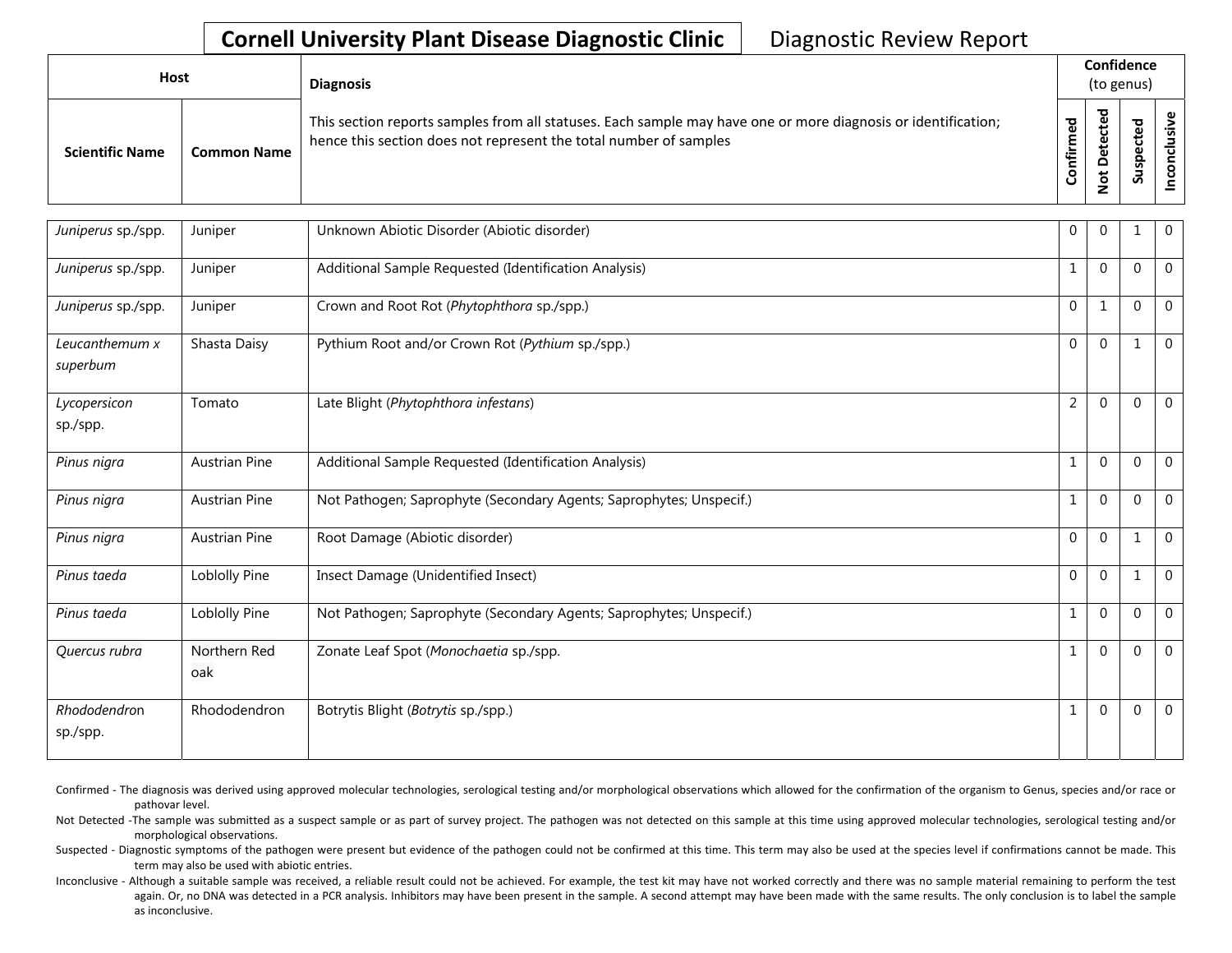| <b>Host</b>            |                    | <b>Diagnosis</b>                                                                                                                                                                   |               |                       | Confidence<br>(to genus)             |   |
|------------------------|--------------------|------------------------------------------------------------------------------------------------------------------------------------------------------------------------------------|---------------|-----------------------|--------------------------------------|---|
| <b>Scientific Name</b> | <b>Common Name</b> | This section reports samples from all statuses. Each sample may have one or more diagnosis or identification;<br>hence this section does not represent the total number of samples | ᇴ<br>tir<br>U | ᇃ<br>ω<br>پ<br>۰<br>∼ | ठ<br>ω<br>ن<br>ω<br>௨<br>s<br>Б<br>S | ں |

| Rhododendron<br>sp./spp. | Rhododendron           | Unknown Abiotic Disorder (Abiotic disorder)                         | $\mathbf{0}$   | $\Omega$       | $\overline{2}$ | $\mathbf 0$  |
|--------------------------|------------------------|---------------------------------------------------------------------|----------------|----------------|----------------|--------------|
| Rhododendron<br>sp./spp. | Rhododendron           | Unspecified Pathology (Phytophthora sp./spp.)                       | 1              | $\Omega$       | $\overline{0}$ | $\mathbf 0$  |
| Rhus aromatica           | Fragrant Sumac         | Additional Sample Requested (Identification Analysis)               | $\mathbf{1}$   | $\Omega$       | $\theta$       | $\mathbf 0$  |
| Rhus aromatica           | Fragrant Sumac         | Eriophyid Mites (Family Eriophyidae)                                | $\Omega$       | $\Omega$       |                | $\mathbf 0$  |
| Solanum<br>tuberosum     | Potato (soil)          | Bulb and Stem Nematodes Genus (Tylenchus sp./spp.)                  | $\mathbf{1}$   | $\mathbf{0}$   | $\overline{0}$ | $\mathbf 0$  |
| Solanum<br>tuberosum     | Potato (soil)          | Lesion Nematodes (Pratylenchus sp./spp.)                            | $\mathbf{1}$   | $\Omega$       | $\mathbf 0$    | $\mathbf{0}$ |
| Solanum<br>tuberosum     | Potato (soil)          | Nematode (Bursaphelenchus sp./spp.)                                 | $\overline{2}$ | $\Omega$       | $\mathbf{0}$   | $\mathbf 0$  |
| Solanum<br>tuberosum     | Potato (soil)          | Plant Parasitic Nematodes (Unspecified Genera)                      | $\Omega$       | $\overline{3}$ | $\mathbf 0$    | $\Omega$     |
| Solanum<br>tuberosum     | Potato (soil)          | Stunt Nematodes (Tylenchorhynchus sp./spp.)                         | $\mathbf{1}$   | $\Omega$       | $\Omega$       | $\Omega$     |
| Syringa reticulata       | Japanese Tree<br>lilac | Not Pathogen; Saprophyte (Secondary Agents; Saprophytes; Unspecif.) | 1              | $\Omega$       | $\mathbf 0$    | $\Omega$     |

Confirmed - The diagnosis was derived using approved molecular technologies, serological testing and/or morphological observations which allowed for the confirmation of the organism to Genus, species and/or race or pathovar level.

Not Detected -The sample was submitted as a suspect sample or as part of survey project. The pathogen was not detected on this sample at this time using approved molecular technologies, serological testing and/or morphological observations.

Suspected - Diagnostic symptoms of the pathogen were present but evidence of the pathogen could not be confirmed at this time. This term may also be used at the species level if confirmations cannot be made. This term may also be used with abiotic entries.